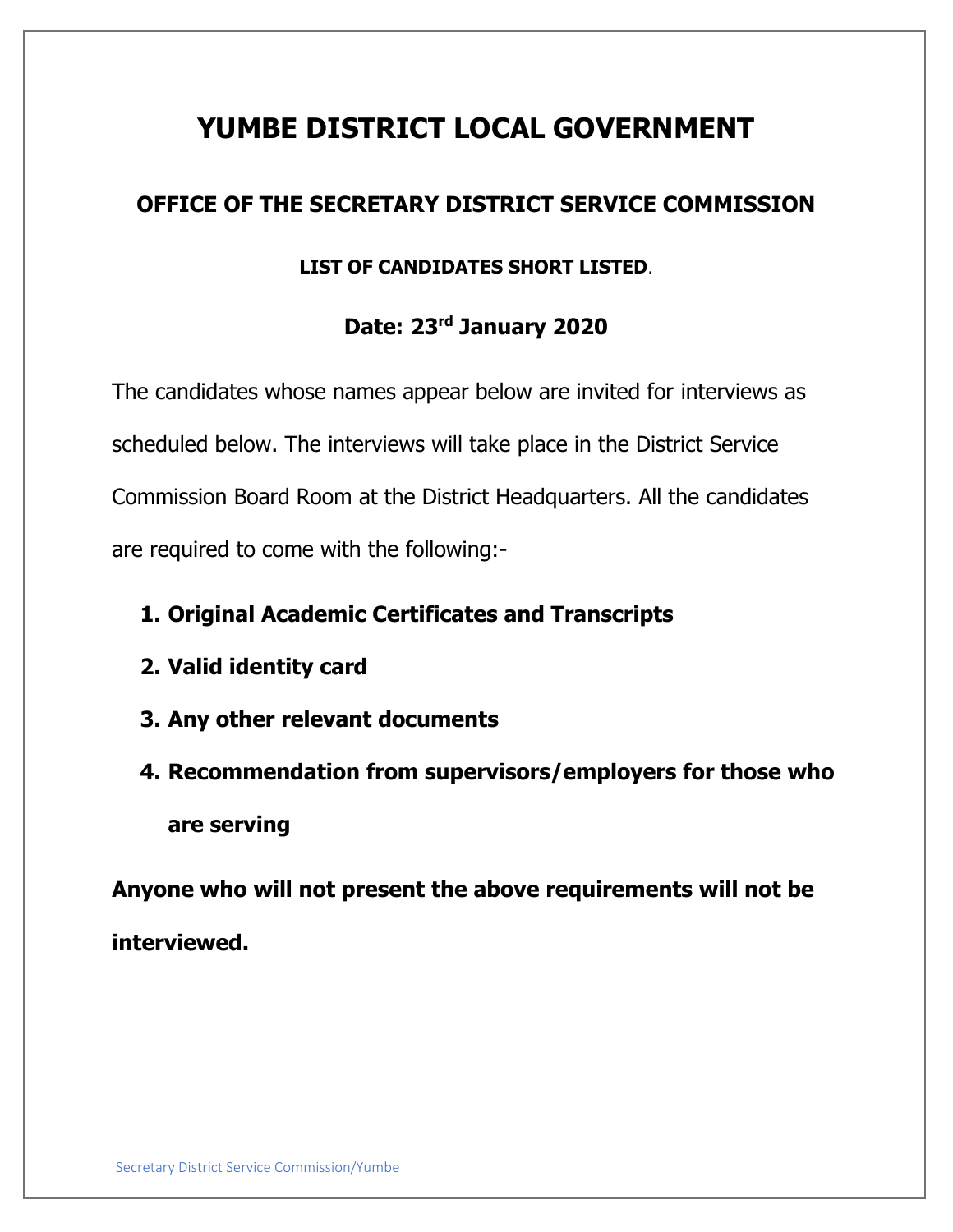POST: **SENIOR CLINICAL OFFICER** SALARY SCALE: **U4 MED** Date: **17th February 2020** Panel: **A** TIME: **9:00 AM NAME OF THE CANDIDATES;** 1. ENZAMA WILLIAM 2. AGWANG BIBIAN 3. DEMA HERBERT 4. ANGUYO RON 5. ASIKU GEORGE POST: **MEDICAL RADIOGRAPHER** SALARY SCALE: **U5 UNICEF** Date: **17th February 2020** Panel: **A** TIME: **9:00 AM NAMES OF THE CANDIDATES;** 1. ALOUNZI ROME POST: **CLINICAL OFFICER CONTRACT UNICEF** SALARY SCALE: **U5 UNICEF** Date: **17th February 2020** Panel: **A** TIME: **9:00 AM NAMES OF THE CANDIDATES;** 1. IKOIT MANJERI 2. YIKII ISAAC 3. OGUZO SILVESTO POST: **HEALTH INFORMATION ASSISTANT** SALARY SCALE: **U7 UPPER** Date: **17th February 2020** Panel: **B** TIME: **9:00 AM** NAMES OF THE CANDIDATES; 1. CHANDIRU AMINA 2. BAKOLE MAZIMU 3. ALEZU BEATRICE 4. DIDI KANA YOKUB 5. EJOSIGA MOHAMADI 6. PAPARU HAULA 7. TUSABE AGNESS 8. LETAA HENRY 9. DRAPARI JUSTICE

Secretary District Service Commission/Yumbe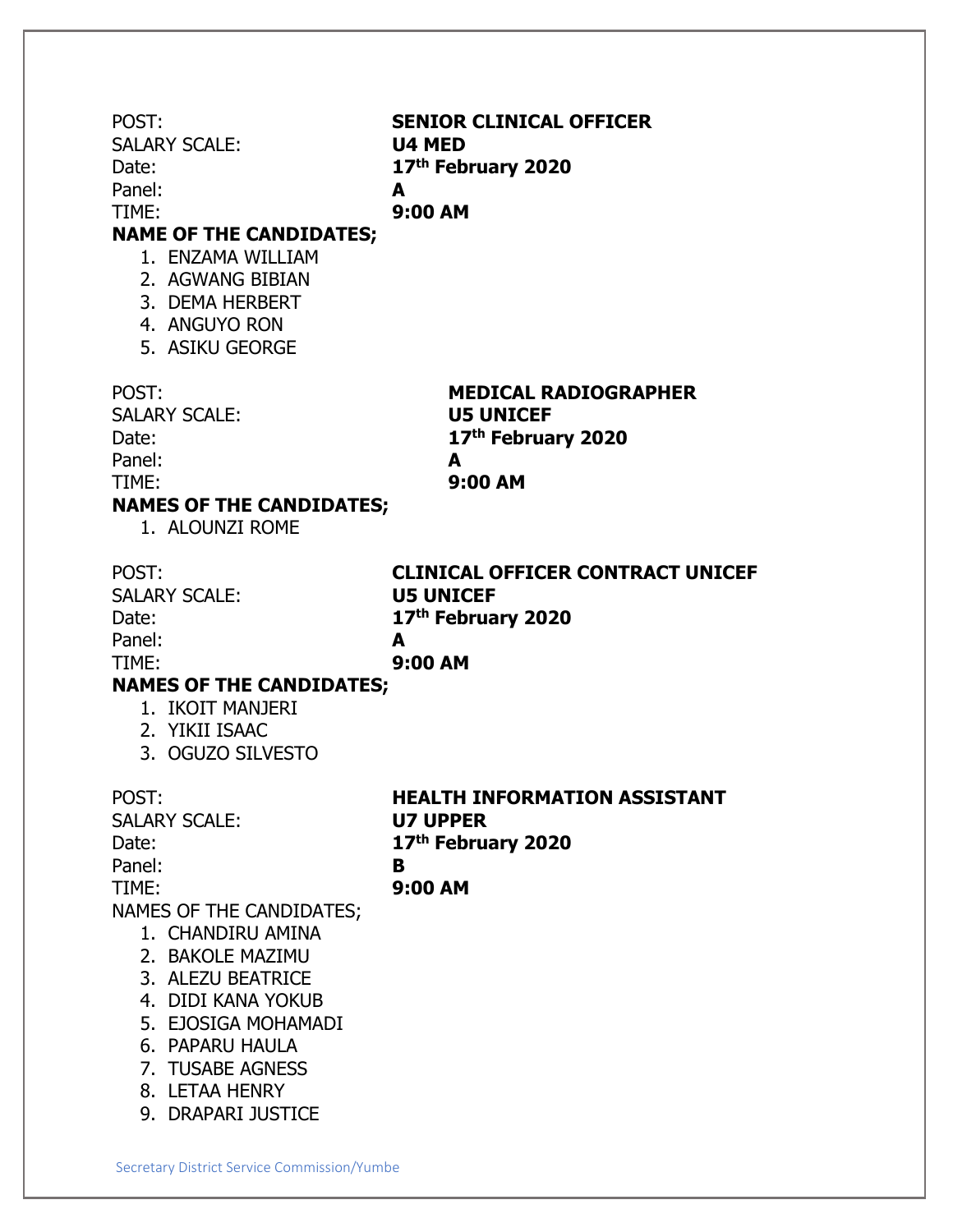10.OPISIA THEOPISTA 11.ATIZUYO JACQUELINE 12.INGAMULE SWADIK 13.ADRAIGA ZADOCK 14.TOMEKA INNOCENT 15.AWEKONIMUNGU DEOGRATIAS 16.DELU ABIBU AMINIGASON 17.LEILA SAIDI 18.HASSEN SADAM 19.DRABE JOEL 20.ABIRIGA SUDI 21.AYIKORU ZABIBU 22.BABIRU JOSEPHINE 23.ALIGA BENARD 24.SALIMA YAHAYA 25.MALIAMUNGU ANAN TOAH

POST: **SENIOR ENVIRONMENTAL HEALTH OFFICER** SALARY SCALE: **U3 MED** Date: **17th February 2020** Panel: **C** TIME: **9:00 AM** NAMES OF THE CANDIDATES; 1. MUGALAZI MARTIN 2. ANULE TWAHIR AJAGA 3. MADRARA GEORGE 4. OKWIRI DENIS LANDUS POST: **ASKARI/GUARD** SALARY SCALE: **U8 LOWER** Date: **17th February 2020** Panel: **C** TIME: **9:00 AM** NAMES OF THE CANDIDATES; **2** 1. OCILE PATRICK 2. ANGOLIGA ADINANI 3. IKULE RAHUMAN JAMAL 4. ANGOLIA MYRON 5. MORIBA JOSEPHINE MBAY 6. BABA AKIMU 7. JIDAI KALISUM 8. FAIDA MONICA 9. DRICIRU AFISA 10.MAFU SWAIB 11.ADIGA SAMADU

Secretary District Service Commission/Yumbe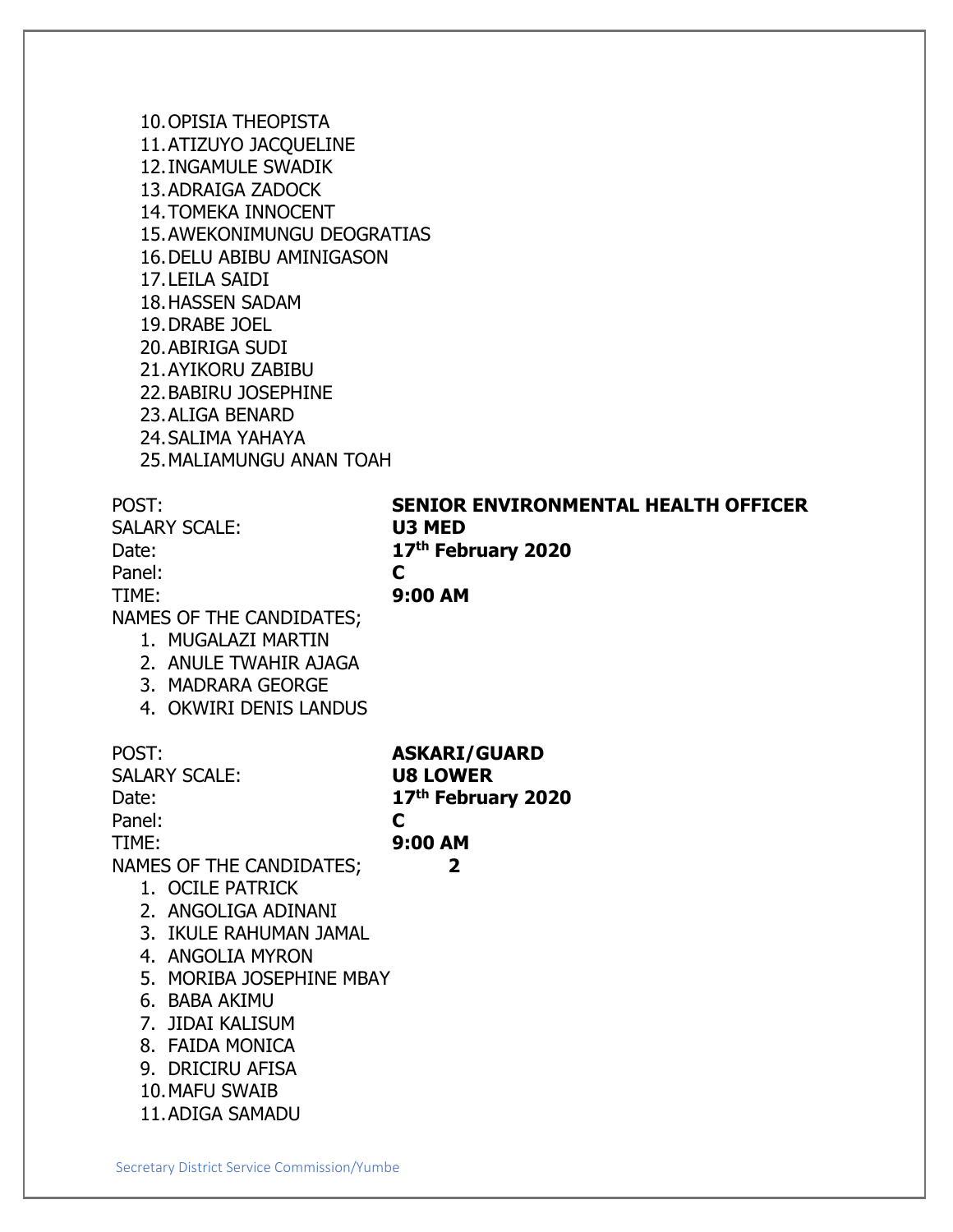|                                 | <b>12. TIBOSON MARTIN</b>       |                                                    |
|---------------------------------|---------------------------------|----------------------------------------------------|
|                                 | POST:                           | <b>SENIOR ASSISTANT TOWN CLERK</b>                 |
|                                 | <b>SALARY SCALE:</b>            | <b>U3 LOWER</b>                                    |
|                                 | Date:                           | 17th February 2020                                 |
|                                 | Panel:                          | D                                                  |
|                                 | TIME:                           | 9:00 AM                                            |
| <b>NAMES OF THE CANDIDATES;</b> |                                 |                                                    |
|                                 | 1. YADA YAZID SUGULA            |                                                    |
|                                 | 2. RASUL BRUHAN GOBE            |                                                    |
|                                 | 3. ANIKU H. ZUBEIRI             |                                                    |
|                                 |                                 |                                                    |
|                                 | POST:                           |                                                    |
|                                 | <b>SALARY SCALE:</b>            | <b>STENOGRAPHER (SECRETARY)</b><br><b>U5 LOWER</b> |
|                                 |                                 |                                                    |
|                                 | Date:                           | 17th February 2020                                 |
|                                 | Panel:                          | D                                                  |
|                                 | TIME:                           | 9:00 AM                                            |
| <b>NAMES OF THE CANDIDATES;</b> |                                 |                                                    |
|                                 | 1. AMIDA BRAN                   |                                                    |
|                                 | 2. MALIKO DORISH                |                                                    |
|                                 | 3. FATUMA BRAN                  |                                                    |
|                                 | 4. HAMIDA YASSIN MUSA           |                                                    |
|                                 | 5. BAKO AMINA                   |                                                    |
|                                 |                                 |                                                    |
|                                 | POST:                           | <b>SENIOR FISHERY OFFICER</b>                      |
|                                 | <b>SALARY SCALE:</b>            | U3 SC                                              |
|                                 | Date:                           | 17th February 2020                                 |
|                                 | Panel:                          | D                                                  |
|                                 | TIME:                           | 9:00 AM                                            |
| <b>NAME OF THE CANDIDATE;</b>   |                                 |                                                    |
|                                 | 1. OKOT ISAAC LABEJA            |                                                    |
|                                 |                                 |                                                    |
|                                 | POST:                           | <b>ASSISTANT FISHERY OFFICER</b>                   |
|                                 | <b>SALARY SCALE:</b>            | U5 SC                                              |
|                                 |                                 |                                                    |
|                                 | Date:                           | 17th February 2020                                 |
|                                 | Panel:                          | D                                                  |
|                                 | TIME:                           | 9:00 AM                                            |
|                                 | <b>NAMES OF THE CANDIDATES;</b> |                                                    |
|                                 | 1. ANDREKU HILLARY              |                                                    |
|                                 | 2. ACHIDRI RONALD MOROGA        |                                                    |
|                                 | 3. OCHIRA DENIS                 |                                                    |
|                                 | 4. SALIM SWALEH                 |                                                    |
|                                 | 5. AMATI JOEL                   |                                                    |
|                                 | 6. ANIKU MORRISH                |                                                    |
|                                 |                                 |                                                    |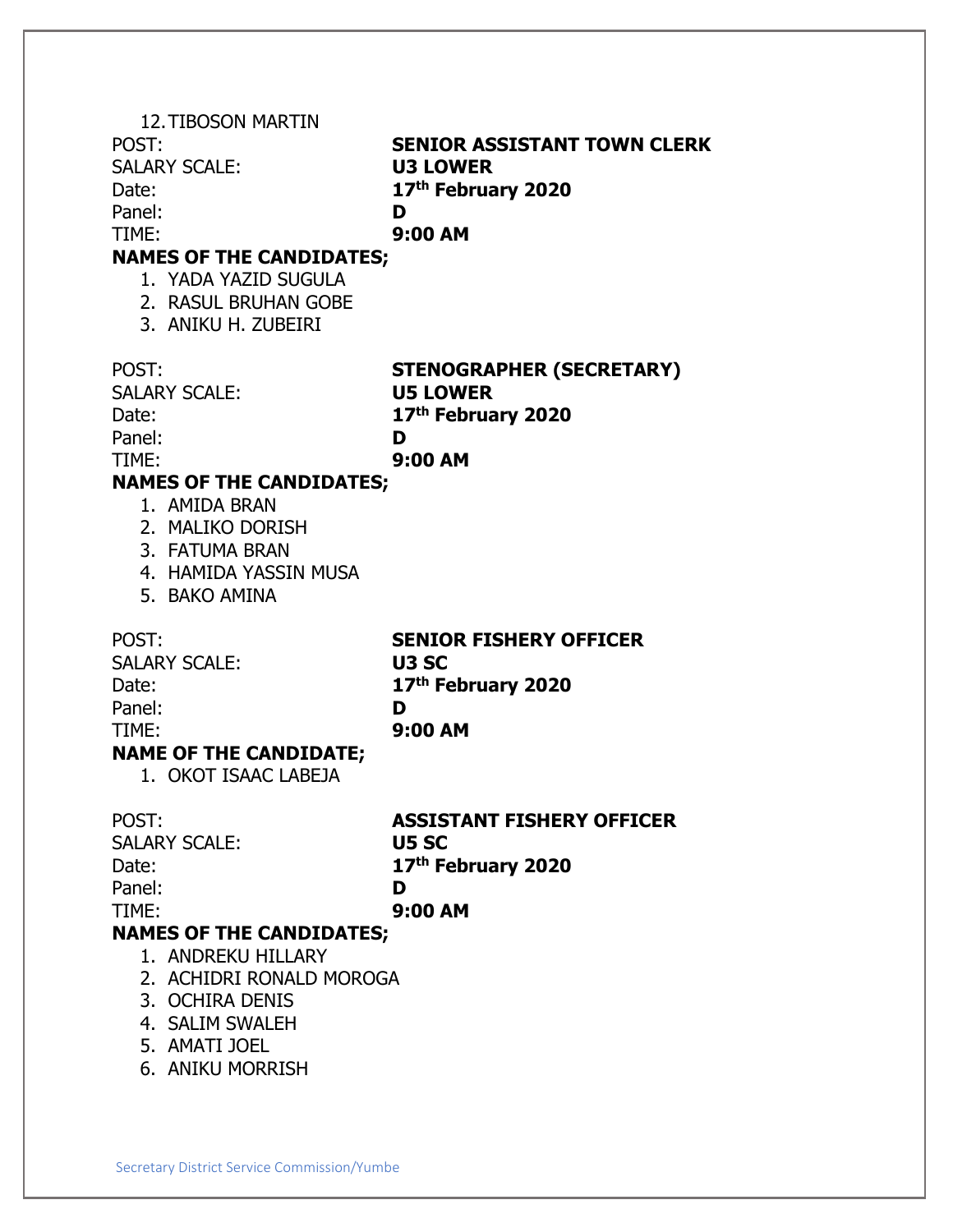POST: **LABORATORY TECHNICIAN** SALARY SCALE: **U5 MED** Date: **17th February 2020** Panel: **D** TIME: **9:00 AM NAMES OF THE CANDIDATES;** 1. OTIM LUKA 2. ANGUTOKO FRED 3. OBOTE DENIS 4. YIKI CHARLES 5. ONEDO BEN 6. ADINAN ASIBUKU 7. AGUHIRUWA STEPHEN 8. DRABURU KENNEDY 9. ANDABATI ALEX 10.ATAMA LONZINOUS 11.SSEMWANGA HENRY 12.OLUM GEOFFREY 13.TABANI SWADIKI 14.TABULE MOSES 15.OCHAN DEOGRATIOUS 16.ANGUYO FRED 17.NYAKUTA EMMANNUEL 18.BARUGAHARE JULIUS. POST: **AGRICULTURE OFFICER** SALARY SCALE: **U4 SC** Date: **th February 2020** Panel: **A** TIME: **9:00 AM**

### **NAMES OF THE CANDIDATES;**

- 1. KYEYI MOSES
- 2. ALIONI JOSEPH
- 3. MUKOOLI MUSA
- 4. ADIGA NOHORY ATAMVA
- 5. ERIKU TONNY
- 6. EJOTRE JOEL
- 7. KURU KENNEDY
- 8. EYOTRE MOSES
- 9. FENI GARD